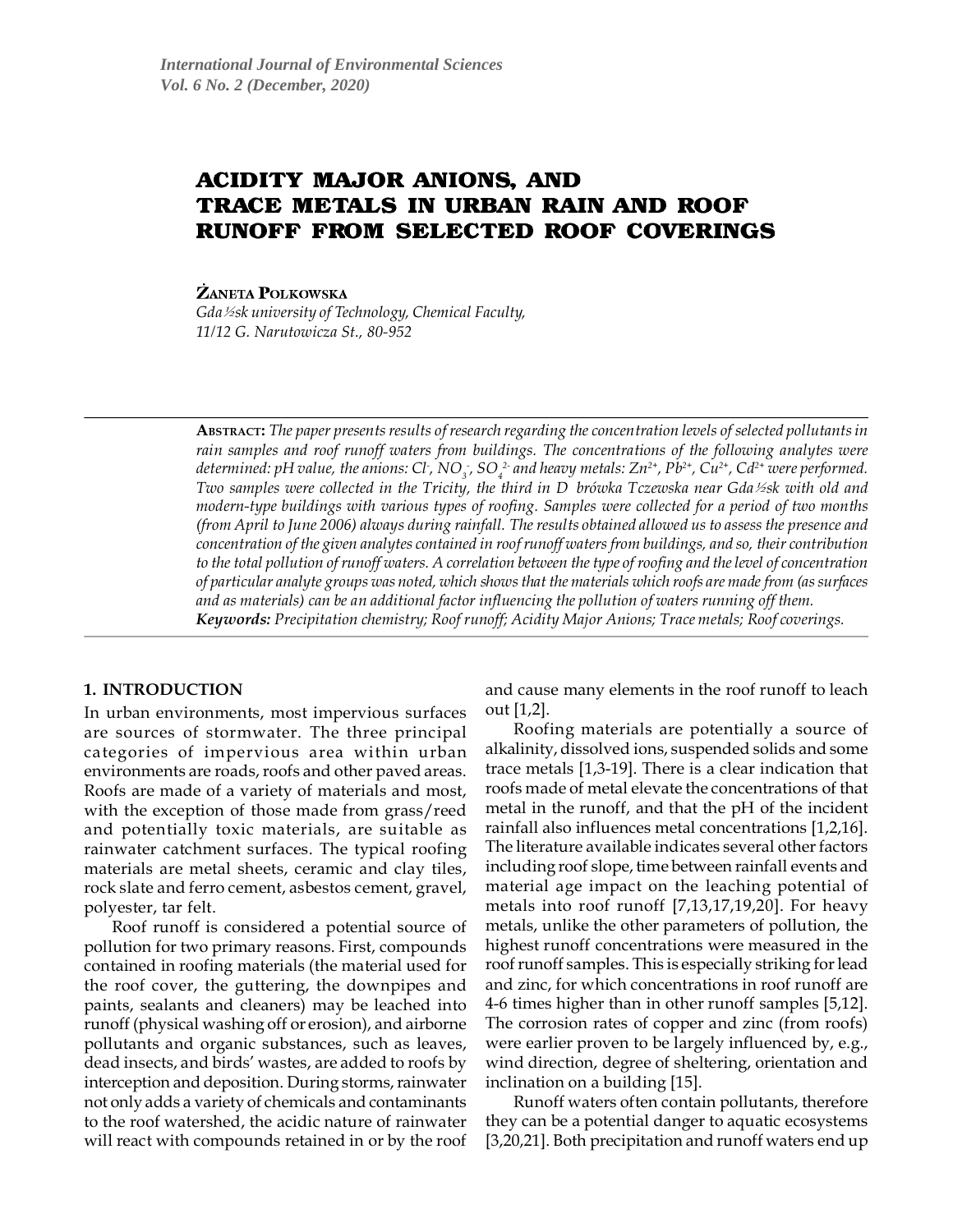in surface and/or groundwater, which are the primary sources of drinking water. It is necessary, therefore, to monitor the pollution of runoff waters.

This paper presents results of research regarding concentration levels of selected pollutants in samples of precipitation and roof runoff waters from different roof surfaces (ceramic tiles-old and new, metal roofing tiles, thermally bonded tar paper, tar paper with quartz gravel surfacing, asbestos cement corrugated sheets). These study evaluated the pH and temperature dependence of washoff of pollutants (heavy metals and anions) from various roofing material types. The concentrations of the following analytes were determined: the heavy metals Zn, Cu, Pb, Cd and the anions: F, Br, Cl,  $NO_2$ ,  $NO_3$ ,  $PO_4^3$ ,  $\mathrm{SO}_4^2$ <sup>2</sup>, furthermore, measurements of pH value were performed. Environmental samples were collected in several districts of the city of Gda½sk (1) and Gdynia (2) with old and modern-type buildings with various types of roofing. The third point was localized in a country area, 10 kilometers from Gda½sk.

#### **2. EXPERIMENTAL PART**

#### **2.1 Sampling**

Samples of runoff water were initially collected from roofs of buildings located in three places. Two of them were localized in the Tricity, the third in D brówka Tczewska near Gda½sk. Samples of runoff and precipitation waters were collected for a period of two months (from April to June 2006). Table 1 presents localization of sampling sites of runoff and precipitation water and type of roof covering. They were collected during a precipitation event, defined as steady precipitation lasting for at least 5 hrs. Sample collection usually took place within 1 hr from the beginning of the precipitation event. The samples were collected with a plastic scoop, transferred to dark glass bottles and transported to the laboratory (usually within less than 1 hour from collection). No chemicals were added to preserve the samples, therefore the determinations were typically initiated immediately after the samples arrived at the laboratory. In order to protect the samples from changes in composition, they were cooled to a temperature of  $4$  –  $7^{\circ}$ C [22,23].

#### **2.2 Analytical Methods**

Samples of precipitation and roof runoff water were transported to the laboratory at best immediately after collection. pH was measured directly after collection, while determination of heavy metals and anions as soon as possible. Methods of chemical analyses and

their detection limits and precision are given in Table 2. Selected anions and cations were determined using quantified against synthetic rain standards (RAIN-97, CRM 409). Analytical methods and techniques developed and verified in previous studies [22,23] were employed.

| Tabela 1                                        |
|-------------------------------------------------|
| The Localization of the Sampling Sites for      |
| <b>Sampling Rainwater and Roof Runoff Water</b> |
|                                                 |

| Sampling<br>location                  | Description                         | Type of<br>roofing                           | Material of<br>guttering and<br>downpipes |
|---------------------------------------|-------------------------------------|----------------------------------------------|-------------------------------------------|
|                                       | right part of<br>main building      | ceramic<br>tiles-old                         | zinc sheet                                |
| Gda½sk<br>Technical<br>University     | left part of<br>main<br>building    | ceramic<br>tiles-new                         | PVC.<br>(polyvinyl-<br>chloride)          |
| (GTU)                                 | maintenance<br>division<br>building | tar paper with<br>quartz gravel<br>surfacing | zinc                                      |
|                                       | Auditorium<br>maximum<br>building   | thermally<br>bonded<br>tar paper             | zinc                                      |
| Gdynia<br>Chwarzno                    | detached<br>house                   | metal roofing<br>tiles Balex-<br>Metal       | PVC                                       |
| D brówka<br>Tczewska<br>(near Gda½sk) | detached<br>house                   | asbestos<br>cement<br>corrugated<br>sheets   | zinc                                      |
|                                       |                                     | metal roofing<br>tiles Plannja               | mild steel<br>coating                     |

#### **Table 2 General Characteristics of Analytical Techniques Used during Studies**

| Para-<br>meter                                                                                                  | Analysis<br>method                                                                                                                                                                                                                                                   | limits                              | Detection Intermediate<br>RSD [%] | Expanded<br>precision uncertainty<br>$K=22$ [%] |
|-----------------------------------------------------------------------------------------------------------------|----------------------------------------------------------------------------------------------------------------------------------------------------------------------------------------------------------------------------------------------------------------------|-------------------------------------|-----------------------------------|-------------------------------------------------|
| pН                                                                                                              | CX-315 pH-meter<br>(Elmetron) equipped<br>with an ESAg-301<br>combination electrode                                                                                                                                                                                  | $0-14$ pH<br>units                  | 5                                 | 7                                               |
| Heavy<br>metals<br>Zn, Cu,<br>Pb, Cd                                                                            | Atomic Absorption<br>Spectrophotometr<br>Model 210 VGP from<br><b>BUCK Scientific</b><br>Electrothermic<br>graphite furnaces Buck<br>M 220; autosampler<br>Buck A 220- AS;                                                                                           | $0.1 - 5$<br>$\mu$ gl <sup>-1</sup> | 1                                 | 3                                               |
| Anions<br>$SO_4^2$ ,<br>$NO2$ ,<br>$NO,$ ;<br>$PO43-,$<br>Cl <sup>-</sup> , F <sup>-</sup> ,<br>Br <sup>-</sup> | Ion Chromatography<br>DIONEX-500AS9-HC<br>column $(2 \times 250$ mm),<br>AutoSuppression<br>Recycle Mode ASRC <sup>®</sup><br>-ULTRA $(2 \text{ mm})$ ,<br>conductivity<br>detection, eluent 9.0 m<br>M Na <sub>2</sub> CO <sub>2</sub> , flow rate<br>$0.25$ ml/min | $0.01 - 0.1$<br>$mgl-1$             | 1                                 | 4                                               |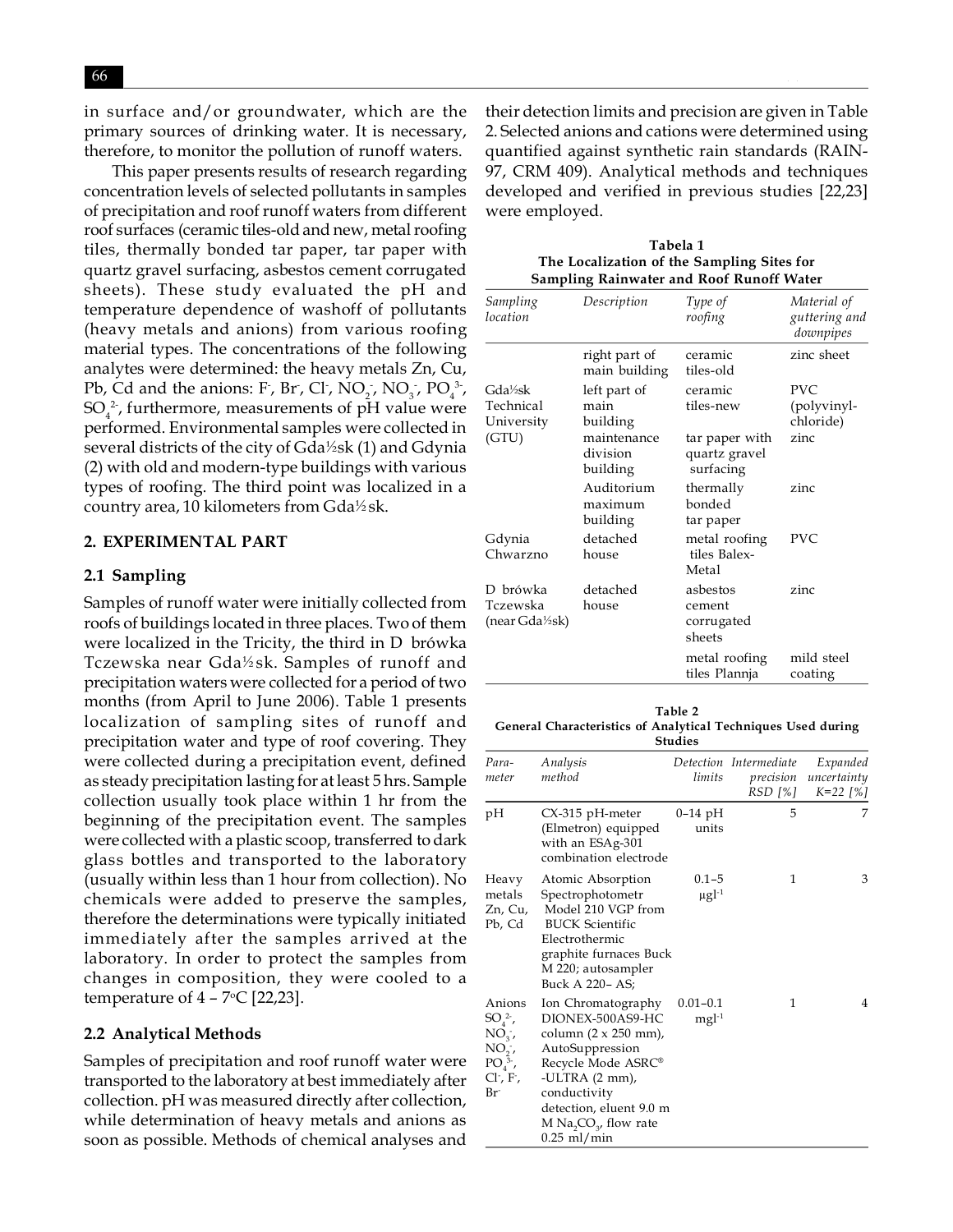### **3. RESULTS AND DISCUSSION**

The analyses performed yielded large amounts of data regarding the content of various analytes in precipitation and roof runoff from buildings.

## **3.1 pH**

Rainwater pH is an important factor in assessing roof runoff quality as acidic rainwater has the potential to dissolve a larger proportion of trace contaminants on rooftops. Rainwater is naturally acidic due to the dissolution of carbon dioxide in the atmosphere, forming carbonic acid. Besides,  $\rm NO_{\mathbf{x}}$  and  $\rm SO_{\mathbf{x}}$  in the air dissolve into the rainwater and result in the formation of strong acids. Depending on the composition of the roofing material, these particles can alter the pH of the runoff. The available data demonstrates that the pH of roof runoff is typically more alkaline [8,12,14,16] than rainwater [1,24]. In some areas, the presence of alkaline soil particles (where the soils are alkaline) on the roofs from deposition and wind erosion can also increase the pH [24].

The research program included 9 rain samples, 8 runoff samples for each roof whose coverage was two types of ceramic tiles, two types of tar paper and 4 runoff samples for each roof whose coverage was asbestos cement sheets and two types of metal roofing tiles. For rain samples, pH ranged from 5.9 to 6.9 (which is taken as alkaline), while for roof runoff from 5.4 to 7.4. Frequency distribution of pH found in runoff water for all roof coverings is shown in Figure 1.

The most frequently observed pH is between 6.0 and 7.4. In a clean atmosphere the pH is between 5.0 and 5.6 due to the dissolution of CO<sub>2</sub> in rain and cloud droplets and the existence of background SO<sub>2</sub> [25,26]. Considering this criterion, the rain and roof runoff in



Gda½sk and Gdynia was not acidic. Figure 1 shows that in more than about 93% of cases, the pH was more alkaline (>5.6). About 20% of roof runoff samples had a pH above 7.0, suggesting inputs of alkaline from roof coverings (adsorbed on rainless days). The neutral or alkaline pH means that acids (basically of nitrogen and sulphur) were neutralized by alkaline components, such as calcium and ammonium. The lowest pH value (5.4) was recorded for a runoff water sample collected on May, 2006 from a roof covered with metal roofing tiles. The highest pH value was 7.4; it was for a sample of runoff water collected on the same day from a roof coated with asbestos cement sheets. Thomas and Greene measured a pH of 6.9 in rainwater and 6.8 to 8.1 in roof runoff, Chang *et al.* measured pH in rainwater 4.2 to 7.0 and 3.6 to 7.4 in roof runoff [1,24]. Roofs containing cement (concrete tile, asbestos cement and gravel) can significantly elevate the pH as the alkaline cement particles (containing  $\text{CaCO}_3$ ) are picked up and dissolved in the rainwater [16]. Table 3 illustrates the general trend of pH in roof runoff samples.

The length of time between rain events affects the pH of runoff, as a longer dry period allows more deposition of solids and further weathering of the roof surface [16]. Unlike contaminant concentrations, pH appears to remain stable throughout a rainfall event [9].

#### **3.2 Acidity Major Anions**

Major ion (Cl<sup>-</sup>, NO<sub>3</sub>, SO<sub>4</sub><sup>2</sup>) concentrations in rainwater and roof runoff were determined in all samples. For rain, the range of concentrations (in mgl<sup>-1</sup>) of these three ions were contained in the following intervals: Cl:  $0.25 - 30.8$ ; NO<sub>3</sub>: 1.61 - 13.0; SO<sub>4</sub><sup>2</sup>: 3.03 - 10.6; while for roof runoff Cl :  $0.05$  –  $30.8$ ; NO<sub>3</sub> :  $0.92$  –  $61.6$ ;  $SO_4^2$ : 0.85–432. Concentration of Cl<sup>-</sup> in rainwater samples was usually higher than in runoff samples, and only in runoff water from a flat roof covered with thermally bonded tar paper, it was slightly higher. On the other hand, concentrations of Cl,  $NO_3^-$  and  $SO_4^2$  ions in runoff from roofs covered with metal roofing tiles was–in all cases–lower than in rainwater. The highest concentrations of  $SO_4^2$  and  $NO_3^-$  were discovered in runoff from a roof covered with ceramic tiles that were several tens of years old. Somewhat lower ranges of concentrations are presented by Karlen *et al.*: Cl<sup>-</sup>: 0 – 6; NO<sub>3</sub>: 0.4 - 3.1; SO<sub>4</sub><sup>2</sup>: 0 – 34 i Mason *et al.*: Cl : 2.13 – 7.81; NO<sub>3</sub>: 18.0 - 39.7; SO<sub>4</sub><sup>2</sup>: 9.6–19.2 [14,27]. However, in the Gda½sk area, the ionic composition of rainwater and roof runoff are largely influenced by sea-salt component (Bay of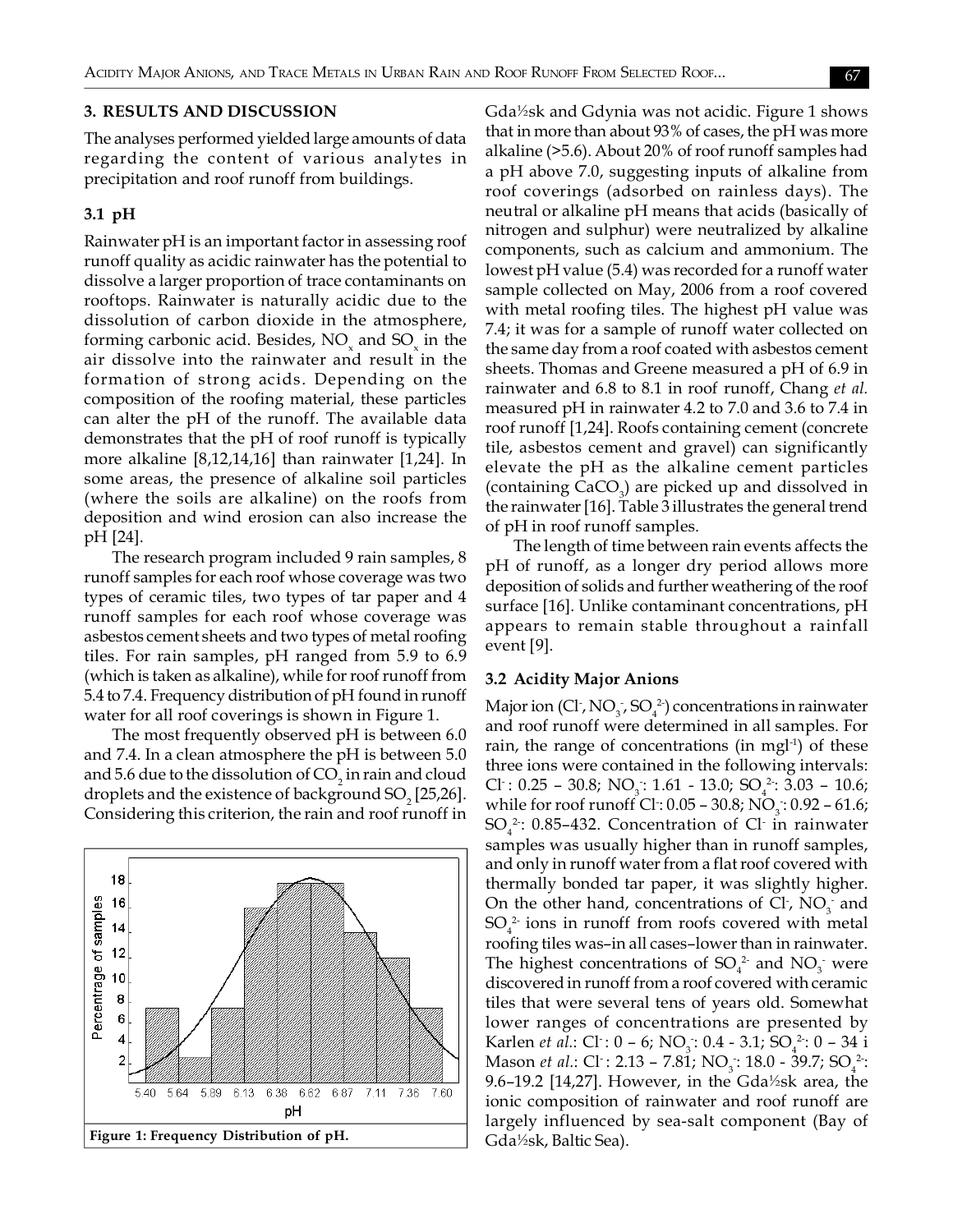| Comparison of Koof Kunoff pH from Different Koof<br><b>Surfaces</b> |             |              |              |                   |                   |
|---------------------------------------------------------------------|-------------|--------------|--------------|-------------------|-------------------|
| Roof type                                                           | <b>Site</b> | Mini-<br>тит | Maxi-<br>mum | No. of<br>samples | Reference         |
| Tar felt                                                            | Urban       | 5.8          | 6.3          | 11                | [8]               |
| Tar felt                                                            | Urban       | 3.8          | 4.6          | $\overline{2}$    | $[16]$            |
| Pantiles                                                            | No data     | 4.6          | 5.5          | $\overline{2}$    |                   |
| Thermally bonded<br>tar paper                                       | Urban       | 6.2          | 6.8          | 8                 | This work         |
| Tar paper with                                                      | Urban       | 6.0          | 6.7          | 8                 | This work         |
| Tar board                                                           | Urban       | 6.3          | 7.8          | 13                | $[22]$            |
| Pantiles                                                            | Urban       | 5.3          | 6.5          | 18                | [8]               |
| Zinc sheet                                                          | Urban       | 7.0          | 7.8          | 11                |                   |
| Zinc sheet                                                          | No data     | 6.5          | 6.8          | $\overline{2}$    | $[16]$            |
| Zinc sheet                                                          | Urban       | 5.1          | 6.3          | 16                | $[13]$            |
| Zinc sheet coated<br>with paint                                     | Urban       | 6.6          | 7.4          | 8                 | $[22]$            |
| Zinc sheet coated                                                   | Urban       | 7.3          | 7.4          | $\overline{2}$    |                   |
| Aluminum                                                            | Rural       | 4.8          | 7.3          | 31                | $\lceil 1 \rceil$ |
| Galvanized iron                                                     | Rural       | 3.6          | 7.4          | 31                |                   |
| Metal roofing tiles                                                 | Urban       | 5.4          | 6.7          | 8                 | This work         |
| Metal roofing tiles                                                 | Urban       | 6.1          | 7.0          | 12                | $[22]$            |
| <b>Flat Gravel</b>                                                  | No data     | 6.8          | 7.1          | 2                 | $[16]$            |
| <b>Flat Gravel</b>                                                  | Industrial  | 7.0          | 7.6          | No<br>data        | $[14]$            |
| Concrete Tiles                                                      | Urban       | 7.3          | 7.5          | 11                | [8]               |
| Asbestos cement<br>sheets                                           | Urban       | 6.7          | 7.9          | 18                | $[22]$            |
| Asbestos Cement                                                     | No data     | 7.3          | 8.2          | $\overline{2}$    | $[16]$            |
| Asbestos cement<br>sheets                                           | Urban       | 7.1          | 7.4          | 4                 | This work         |
| Ceramic tiles                                                       | Urban       | 6.6          | 7.5          | 22                | $[22]$            |
| Ceramic tiles (new)                                                 | Urban       | 6.2          | 7.1          | 8                 | This work         |
| Ceramic tiles (old)                                                 | Urban       | 6.9          | 7.6          | 8                 | This work         |
| Wood shingle                                                        | Rural       | 3.3          | 6.9          | 31                | $[1]$             |
| Composition<br>shingle                                              | Rural       | 4.1          | 8.3          | 31                |                   |
| Teflon                                                              | Urban       | -            | 6.8          | $\mathbf{1}$      | $[22]$            |

**Table 3 Comparison of Roof Runoff pH from Different Roof**

The type of roofing material influences the quality and quantity of anions to be found in runoff waters. The highest sum of anion concentrations was noted for a runoff sample from a roof covered with old ceramic tiles. The change in the content of precipitation water is–to the least degree–influenced by contact with roofing made from metal roof tiles. This depended on the large slope and the smooth surface of this kind of roofing. Such an arrangement is beneficial to fast removal of pollutants settling as a result of dry deposition by wind or the first drops of rain. On such roofing as ceramic or cement tiles, asbestos cement sheets or tar paper, many pollutants settle due to dry deposition, and penetrate deep into the rough surface.

The studies on selected anions in precipitation and runoff waters were also conducted by German researchers supervised by J. Forster. They analysed samples of rain and water collected from roofs of the University of Bayereuth. The data obtained by German and Polish researchers are presented in Figure 2. In both cases chloride, nitrate and sulphate concentrations in roof runoff were higher (in most cases, Germany approximately twice) than found in rainwater. Little difference in concentration between the five roof types suggests that the major source of these ions is dry deposition, rather than an input from weathering of the roof surface. Nitrate concentrations in roof runoff are generally not affected by the roof type, but by the environment. Bird faeces and agricultural activities were direct sources of nitrates into roof runoff [9,24].



# Variation of pH with  $SO_4^2$  and  $NO_3^-$

The ratio of  $NO_3^-/SO_4^2$  which indicates their relative importance in acidification [28] was calculated. A ratio above 1.0 indicates that  $\mathrm{HNO}_3^{}$  influences acidity and that below 1.0 indicates the influence of  $\rm{H}_{2}SO_{4}$  is more. The  $NO_3^-/SO_4^{\ 2}$  ratio for rain and roof runoff water samples are given in Table 4.

**Table 4 The NO3 - /SO4 2- Ratio for Rain and Runoff Water Samples Collected from Selected Roof Coverings**

| Roof type                              | Range of ratio |
|----------------------------------------|----------------|
|                                        | $NO_3/SO_4^2$  |
| rain                                   | $0.40 - 0.67$  |
| ceramic tiles (new)                    | $0.098 - 0.57$ |
| ceramic tiles (old)                    | $0.036 - 0.28$ |
| tar paper with quartz gravel surfacing | $0.14 - 0.72$  |
| thermally bonded tar paper             | $0.15 - 0.55$  |
| metal roofing tiles Balex Metal        | $0.31 - 0.51$  |
| metal roofing tiles Plannja            | $0.16 - 0.94$  |
| asbestos cement corrugated sheets      | $0.19 - 0.42$  |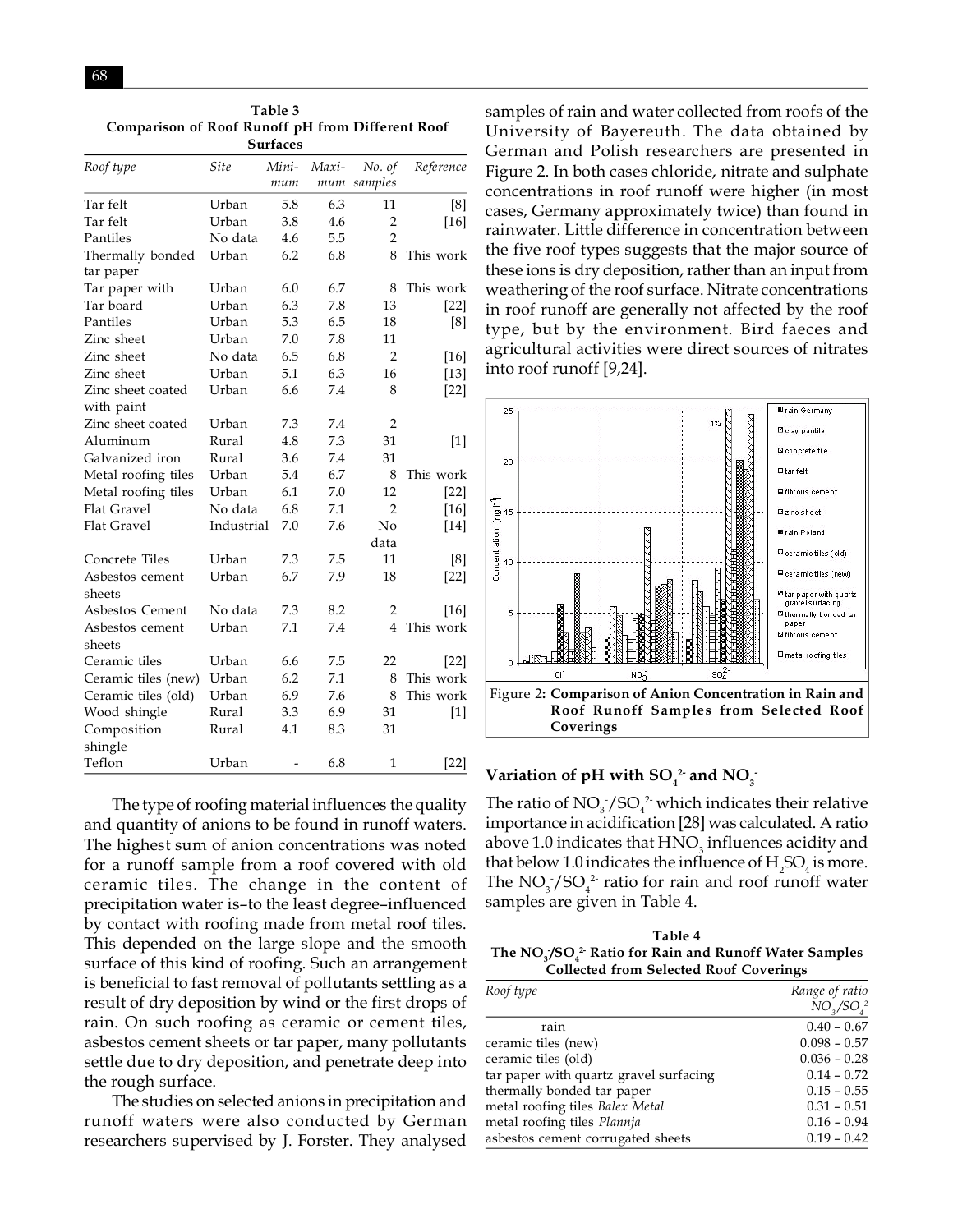The  $\rm NO_3^-/SO_4^{-2}$  ratio for rain and roof runoff water was less than 1.0 which indicates that acidity is influenced more by SO $_4^2$ . This trend is also observed in other places [29]. Figure 3 shows the variation of pH and  $\text{SO}_4^{\,2}$  (A) or  $\text{NO}_3^{\,2}$  (B) in all roof runoff samples. The figure 3 A i B shows that when the  $NO_3$  or  $SO_4^2$ is higher, pH becomes lower. Only for samples from 8 to14 there is no clear indication of this relationship. This is caused by washing out of  $NO_3^-$  and  $SO_4^{2-}$ adsorbed on the surface of a very old roof (ceramic tiles–old) by the rain.



## **3.3 Trace Metals**

The range of  $Zn^{2+}$ ,  $Pb^{2+}$ ,  $Cu^{2+}$  and  $Cd^{2+}$  concentrations measured in rain samples and runoff water from different roofs. Concentration of heavy metals in roof runoff was mostly higher than in rain. In all rain and roof runoff samples,  $Zn^{2+}$  and  $Pb^{2+}$  were found. The highest concentration of zinc  $(4900 \mu g l^{-1})$  was noted for runoff from a roof covered with asbestos cement sheets. The highest lead content  $(102 \text{ mg}^1)$  was detected in runoff from a flat roof covered with thermally bonded tar paper. While the highest concentration of cadmium  $(3,70 \mu g l^{-1})$  was noted for runoff from a roof covered with ceramic tiles (old).  $Cu<sup>2+</sup>$  was detected only in runoff samples from roofs covered with tar paper or ceramic tiles (no copper content was detected in any rainwater sample).

The highest concentration of  $Zn^{2+}$  was in runoff from a flat roof covered with thermally bonded tar paper. However, the source of this pollutant was not the roofing material.  $Zn^{2+}$  was washed out of the drain pipe, which was made from zinc-coated sheet metal. The highest mean concentration of  $Pb^{2+}$  was noted for runoff samples from a roof covered with thermally bonded tar paper. The source of this metal in runoff water is dry deposition, while the low inclination of the roof helps it to accumulate pollutants, which are subsequently washed off by the rain. Approximate values of  $Cd^{2+}$  concentrations in rainwater and runoff samples from rooftops allow us to claim that the source of this metal is atmospheric deposition.  $Cu^{2+}$ was detected only in runoff samples from roofs in the area of the Gda½sk University of Technology. Most probably,  $Cu^{2+}$  was washed out from the brass elements decorating the drainpipe baskets.

The pollution of rain and roof runoff samples by heavy metals is widely discussed in literature [3,4,7,13,14]. Metals such as copper, lead or zinc are very often found in runoff from rooftops. Roofing material is the main factor influencing the concentration level of these pollutants in water. Metals are the product of corrosion of roofing and drainpipe materials, which is why runoff waters from roofs covered with zinc-coated sheet metal contain a large amount of zinc and trace amounts of cadmium, while copper roofs are a source of copper [2]. However, metals found in runoff waters do not find their way only as a result of washing out, since their large content was noted in sewage from non-metal materials (eg. ceramic roof tiles, polyester, tar-paper). This depends on the location of the sampling site [27]. The highest heavy metal contents were noted in runoff waters from the roofs of homes located in industrial and urban areas. Table 5 presents results of research which was performed in many countries all over the world.

The quantity of metal released from roofs is determined by a number of interacting parameters, including current environmental and precipitation characteristics (rain quantity, intensity, pH, occurrence of dry and wet periods, corrosion layer characteristics, patina composition, age, inclination of the roof surface) [2].

### **3.4 Variation of Various Analytes with Temperature**

Figure 4 presents an exemplary graph illustrating the dependence of concentrations of pollutants present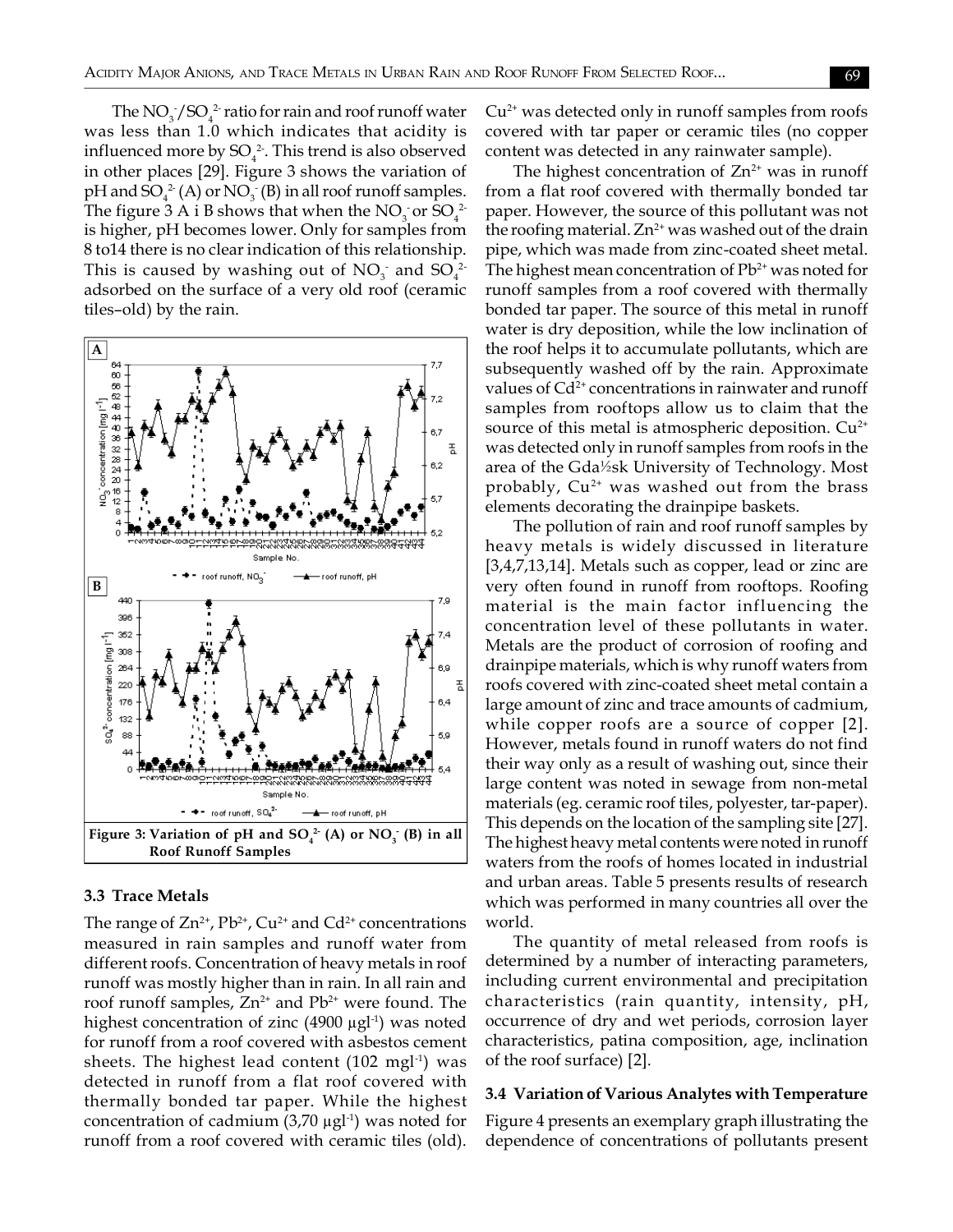**Table 5 Metal Concentrations in Runoff Water Samples Collected from Different Roof Surfaces**

|                                        |            |           |           |           | $[\mu g l^{-1}]$ |           |
|----------------------------------------|------------|-----------|-----------|-----------|------------------|-----------|
| Roof Type                              | Site       | $Zn^{2+}$ | $Pb^{2+}$ | $Cu2+$    | $Cd^{2+}$        | Reference |
| Zinc sheet                             | Urban      | 490       | 230       | n.d.      | 630              | $[18]$    |
| Ceramic tiles                          |            | 52        | 183       | n.d.      | 630              |           |
| Rusty galvanised                       | Industrial | 12200     | 302       | 20        | 630              | $[21]$    |
| Old metal roof                         |            | 1980      | 10        | 11        | n.d.             |           |
| Plywoodw/tar paper                     |            | 877       | 11        | 166       | n.d.             |           |
| Tar roof aluminium paint               |            | 297       | 10        | 25        | n.d.             |           |
| Anodised aluminium                     |            | 101       | 15        | 16        | n.d.             |           |
| Galvanised iron                        | Industrial | ~100      | ~100      | n.d.      | n.d.             | $[24]$    |
| Concrete tile                          |            | ~1600     | $\sim 90$ | n.d.      | n.d.             |           |
| Galvanised iron                        | Urban      | ~50       | ~10       | n.d.      | n.d.             |           |
| Concrete tile                          |            | ~200      | ~50       | n.d.      | n.d.             |           |
| Tar felt                               | Urban      | 112       | 38.7      | 7.6       | 1.1              | $[16]$    |
| Pantiles                               |            | 49,58     | 62.0      | 475       | 0.63             |           |
| Asbestos cement                        |            | 33.3      | 41.2      | 8.3, 12.7 | 0.22             |           |
| Zinc sheet                             |            | 44000     | 57.6      | 32.4      | 1.7              |           |
| Gravel                                 |            | 9500      | 4.6       | 7.6       | 0.10             |           |
| Tile                                   | Urban      | 360       | 172       | 1905      | 2.1              | $[4]$     |
| Polyester                              |            | 2076      | 510       | 6817      | 3.1              |           |
| Flat gravel                            |            | 36        | 22        | 140       | 0.2              |           |
| Tile                                   | Various    | 48        | 41        | 304       | 0.40             | $[19]$    |
| Polyester                              |            | 115       | 24        | 842       | 0.30             |           |
| Gravel                                 |            | 9         | 2.7       | 18        | 0.11             |           |
| Zinc sheet                             | No data    | 6400      | n.d.      | n.d.      | n.d.             | $[3]$     |
| Galvanized steel                       |            | 6200      | n.d.      | n.d.      | n.d.             |           |
| Wood shingle                           | Rural      | 16317     | 0.045     | 0.029     | n.d.             | $[1]$     |
| Composition shingle                    |            | 1372      | 0.038     | 0.025     | n.d.             |           |
| Aluminum                               |            | 3230      | 0.037     | 0.026     | n.d.             |           |
| Galvanized iron                        |            | 11788     | 0.049     | 0.028     | n.d.             |           |
| Ceramic tiles (old)                    | Urban      | 343       | 4.83      | 222       | 1.58             | This work |
| Ceramic tiles (new)                    |            | 364       | 2.40      | 227       | 0.45             |           |
| Metal roofing tiles                    |            | 300       | 4.75      | n.d       | n.d.             |           |
| Asbestos cement sheets                 |            | 3075      | 1.63      | n.d.      | 1.30             |           |
| Thermally bonded tar paper             |            | 2762      | 35.2      | 250       | 0.97             |           |
| Tar paper with quartz gravel surfacing |            | 1006      | 3.71      | 150       | 0.70             |           |
| n.d.- not detected                     |            |           |           |           |                  |           |



in roof runoff on ambient temperature during sample taking. An influence of ambient temperature on Clconcentration was observed in runoff samples from roofs covered with ceramic tiles, eternit and tar paper with quartz gravel surfacing. A linear dependence of  $\mathrm{SO}_4^2$  concentration in runoff waters from roofs

covered with metal roofing tiles and asbestos cement sheets was also noted. A correlation between  $NO_3^$ concentration in runoff samples and ambient temperature was noted only in two cases: for tar paper with quartz gravel surfacing and metal roofing tiles *BalexMetal*. Ambient temperature had an effect on Pb2+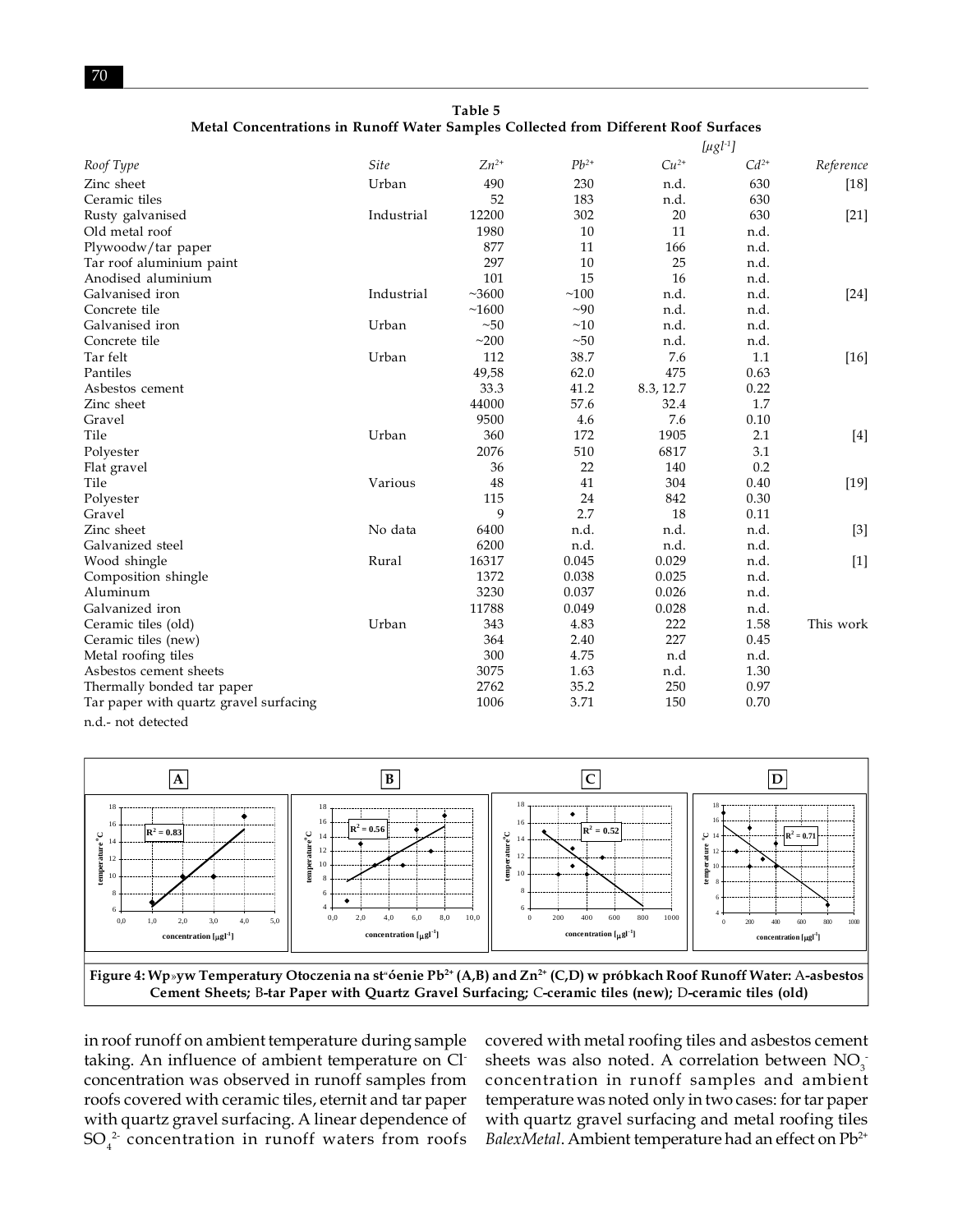concentration in runoff samples from roofs covered with asbestos cement sheets or tar paper with quartz gravel surfacing (Figure 4). A reverse influence of ambient temperature was noted for  $Zn^{2+}$  concentration in runoff samples from roofs covered with new and old ceramic tiles.

#### **4. CONCLUSIONS**

Roofs can be a source of water pollution. However, the results of studies on roof runoff published thus far in the literature vary widely. The variation reflects differences in roofing materials, industrial treatments, care and maintenance, age, climatic conditions, orientation and slope of the roof and air quality of the region. The deposition of various pollutants from the atmosphere onto roof surfaces during a dry period greatly influences the runoff water quality from roof catchment systems. The amounts of pollutants deposited on roof surfaces increase with the age of the roofing material (see ceramic tiles–new and old in Figure 2), the length of the dry period between rainfall events, as well as ambient temperature, as evidenced by the observed increase in pollutant concentrations in the water samples collected.

In general, studies of this type carried out on real specimen collected from roofs that might have been exposed to the atmosphere for dozens of years are difficult. For example, the choice of roofing materials to be included in the study might often be quite accidental. More often than not, they are selected based on the experience of the researchers and local conditions. Consequently, it is important to carry out studies of this type on as broad a spectrum of analytes as possible, to better characterize the pollutants that might enter the environment via this route. Studies published thus far in the literature were mostly limited to the United States, Australia, Malaysia and a few countries in Europe [1,3-19]. The majority of the published data pertain to heavy metals [1,2,5,7,12,13,15-17,20].

The research presented in this paper is a continuation of the preliminary studies on the chemistry of runoff waters in Poland described in two earlier papers [22,23]. These papers focused on the determination of pollutant levels in roof runoff [22] and on the correlations between the toxicity of runoff waters and the concentrations of selected organic and inorganic pollutants (pesticides, volatile organohalogen compounds, petroleum hydrocarbons, cations and anions) [23]. In this paper, correlations were examined between rain and roof runoff acidity, as well as between acidity and concentrations of selected pollutants. All six roof types caused runoff pH to be significantly different than rainwater pH. The pH exceeded 5.6 for 93% of the samples (Figure 3). This effect may have been due to the presence of basic particles such as organic debris, clay and mineral particles, which had accumulated on the roof surfaces [18]. Concrete tiles and other roofs containing cement have the potential to raise the pH of runoff waters. As the rainwater flows over the roof surface, small alkaline particles of weathered cement (containing  $CaCO<sub>3</sub>$ ) are picked up and dissolved in the water, increasing its pH.

Roof runoff from most roofs has ionic composition different from that of the rain falling onto it. The changes are predominantly related to the dissolution of particulate matter deposited on the roofs and the dissolution of the roofing material itself. Cementbased products tend to release more calcium to the runoff than other roof types due to the interaction of the acidic rainwater with the cement. This, in turn, increases the pH of the runoff.

The most common metals in roof runoff are copper and zinc. Higher concentrations of these metals were observed in roof runoff whenever the rainfall encountered metallic zinc or copper on the roof. The concentrations of most other metals in roof runoff appear to be related to the particulate matter derived from atmospheric deposition.

#### **Acknowledgement**

This scientific work was financially supported from science in 2006-2008 years as a research project (1T09D 098 30).

#### *References*

- Chang, M., McBroom, M. W., Beasley, R. S. (2004), Roofing as a Source of Nonpoint Water Pollution, *J. Environ. Manag.*, 73, 307–315.
- He, W., Odnevall Wallinder, I., Leygraf, C. (2001), A Laboratory Study of Copper and Zinc Runoff during First Flush and Steady–State Conditions, *Corr. Sci.*, 43, 127-146.
- Bertling, S., Odnevall Wallinder, I., Leygraf, C., Berggren, D., "Environmental Effects of Zinc Runoff from Roofing Materials–A New Multidisciplinary Approach, Outdoor Atmospheric Corrosion", ASTM STP 1421, H.E. Townstend, Ed., American Society for Testing and Materials International, West Conshohocken, PA.
- Boller, M. (1997), Tracking Heavy Metals Reveals Sustainability Deficits of Urban Drainage Systems, *Wat. Sci. Tech.,* 35, 77-87.
- Chebbo, G., Gromair, M.C., Ahyerre, M., Garnaud, S. (2001), "Production and Transport of Urban Wet Weather Pollution in Combined Sewer Systems: the "Marais"